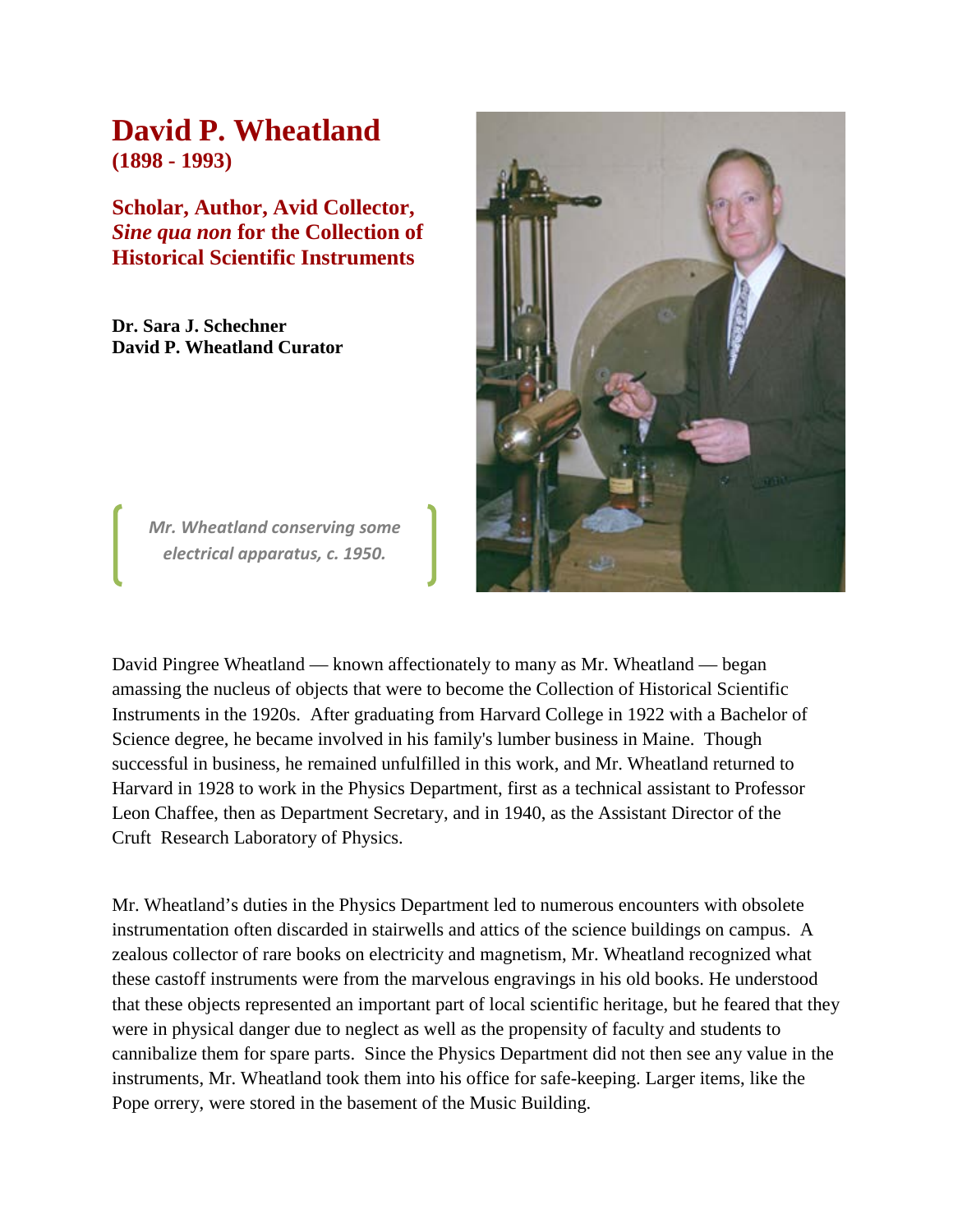



*Professor I. Bernard Cohen and Mr. Wheatland ministering to the Pope Orrery, c. 1947.* **On right***, the grand orrery by Joseph Pope, Boston, 1776- 1786 (inv. no. 0005) on display in the Putnam Gallery, as part of TIME, LIFE, & MATTER: SCIENCE IN CAMBRIDGE.*

When his small office became filled to overflowing with "foundlings," Mr. Wheatland sought a new space for the assemblage. He was assisted in this effort by Paul H. Buck, the Provost of Harvard College, I. Bernard Cohen, then an Assistant Professor of the History of Science, and William A. Jackson, the founding curator of Houghton Library, and Samuel Eliot Morison, the historian. The group gathered

together an introductory exhibition of the collection in February 1949, and the following year, the Provost found space in the basement of the Semitic Museum to serve as the home of the now officially-recognized Collection of Historical Scientific Instruments. Mr. Wheatland was appointed curator, and generously agreed to work for \$1 per year. He held this post until 1964, when he became honorary curator.

Mr. Wheatland was tireless in watching out for wayward parts of Harvard's scientific heritage. On a visit to the university's photographer, he noticed a "nice little brass bubble level" in his photo lab. The photographer confessed that he had picked it up somewhere in the physics labs, and let Mr. Wheatland have it. Over time he recognized that this was part of a surveyor's level by Benjamin Martin of London. He found the magnetic compass with arms in a case in the Jefferson Laboratory, the telescope that clamped to the arms in a cabinet of teaching apparatus for Physics B, and the tripod of wood and a brass cap with fittings to set and level the compass in a pile of discarded parts in the attic. This significant brass instrument (Inv. Number: 0068a) had arrived at Harvard in 1765.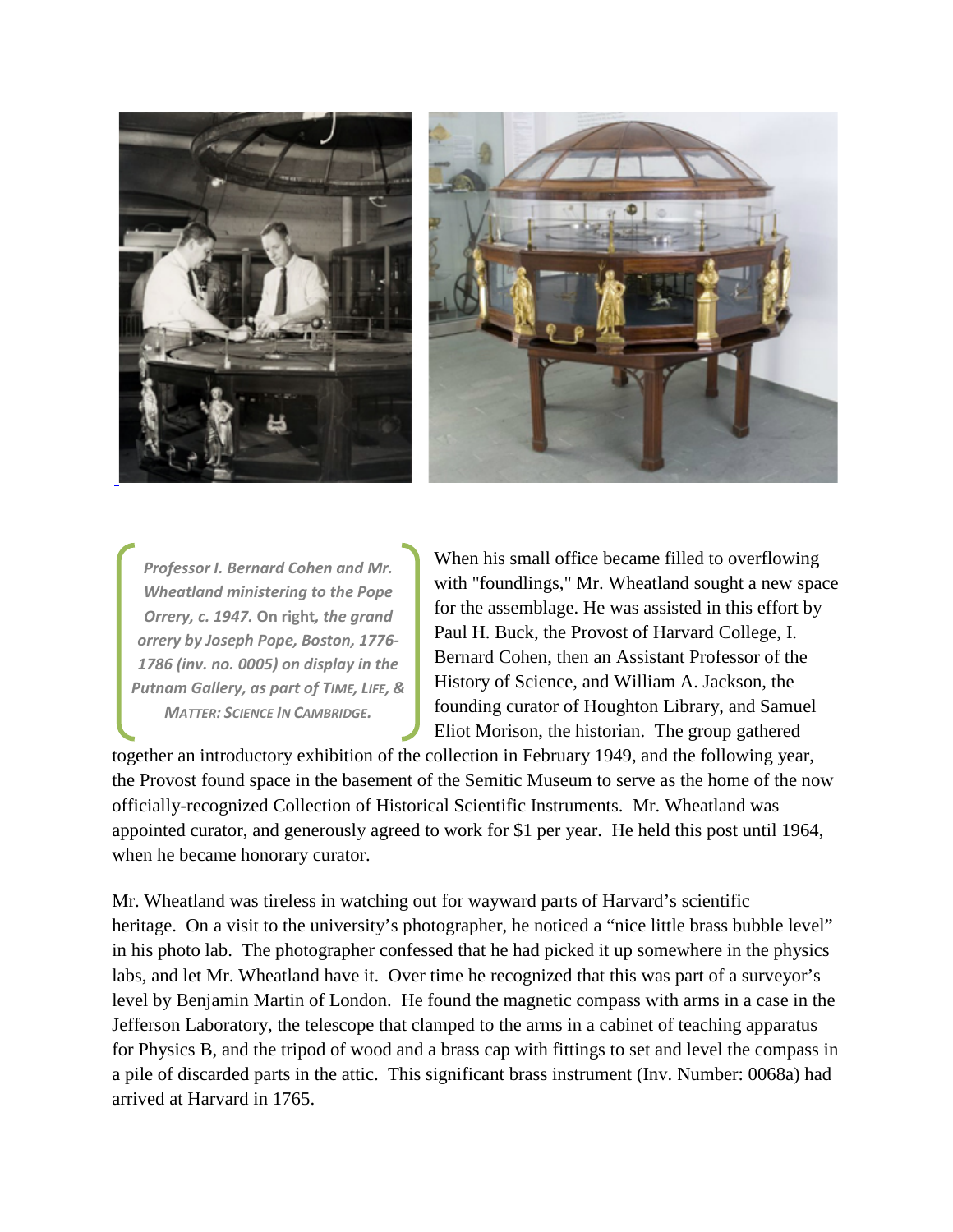

*One of the foundlings: Surveyors Y level by Benjamin Martin, London, 1765 (inv. no. 0068a).*

**Below, a** *narrow escape from repurposing: Dip circle by Edward Nairne, London, c. 1765 (inv. no. 0026).*

Mr. Wheatland made another spectacular find on top of an apparatus cabinet in the laboratory of physicist Kenneth Bainbridge. It was a divided brass circle mounted vertically, which Bainbridge claimed he was saving to make a student spectrograph. It turned out to be a fine dip circle selected by Benjamin Franklin for Harvard in 1765 at the shop of Edward Nairne in London (Inv. no. 0026).

Rescue missions became a regular and legendary part of Mr. Wheatland's curatorial program. He was often joined in them by his wife Elizabeth (Betty) Hinckley Wheatland, and beginning in the 1960s by Ebenezer Gay, the devoted assistant curator for the Collection.

The Collection of Historical Scientific Instruments continued to grow under Mr. Wheatland's care and relocated several times. After the Semitic Museum basement, it moved first to the basement of Perkins Hall, then in 1973 to the Allston Burr Lecture Hall, and in 1979-1980 to the basement of the Science Center.



Mr. Wheatland also began his own private collection of instruments with the idea of supplementing and filling in the gaps in the Harvard Collection. His collection included over 700 sundials and a similar number of dialing books, over 3000 early vacuum tubes and some of the first transistors, many radios and radar devices, telephone prototypes and meteorological firsts, as well as significant instruments related to the history of astronomy, navigation,